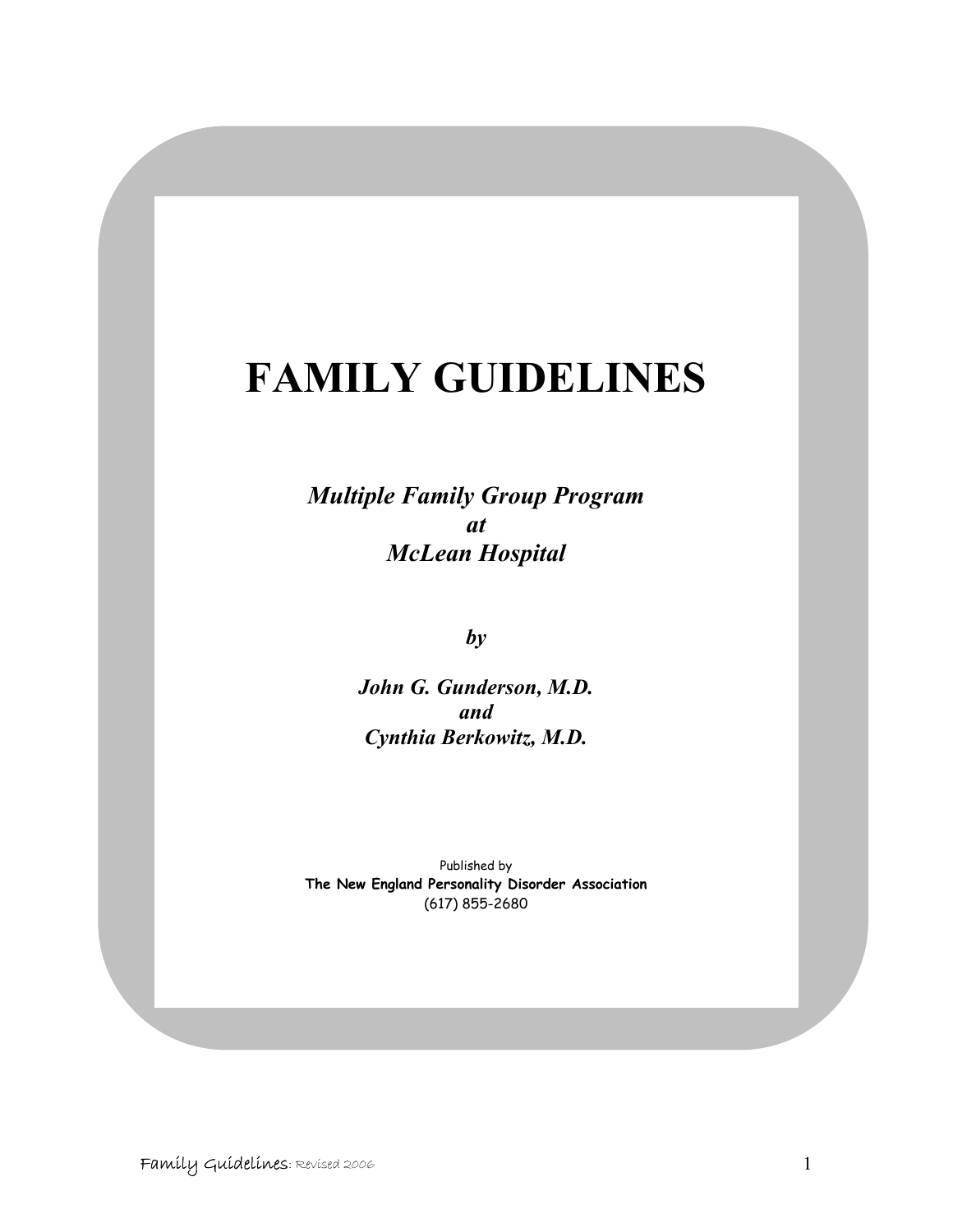#### *Table of Contents*  **GOALS: GO SLOWLY............................................***.Page 1*   **1. Change Is Difficult Lower Expectations FAMILY ENVIRONMENT.........................................***Page 3*   **3. Keep things Cool and Calm 4. Maintain Family Routines 5. Find Time to Talk MANAGING CRISES ...............***...............................Page 6*  **PAY ATTENTION BUT STAY CALM 6. Don't Get Defensive 7. Self-Destructive Acts...Require Attention 8. Listen ADDRESSING PROBLEMS ...................................***Page 9*  **COLLABORATE and BE CONSISTENT 9. Three "Musts" for Solving Family Problems 10. Family Members: Act in Concert 11. Communications with Therapist/Doctor LIMIT SETTING .....................................................***Page 11*  **BE DIRECT BUT CAREFUL 12. Set Limits...Limits of Your Tolerance 13. Don't Protect from Natural Consequences 14. Don't tolerate Abusive Treatment 15. Threats and Ultimatums**

#### **Acknowledgement**

The *Guidelines* are adapted from a chapter by the authors, "Family Pschoeducation and Multi-Family Groups in the Treatment of Schizophrenia," McFarlane W. and Dunne B., eds, *Directions in Psychiatry* 11: 20, 1991.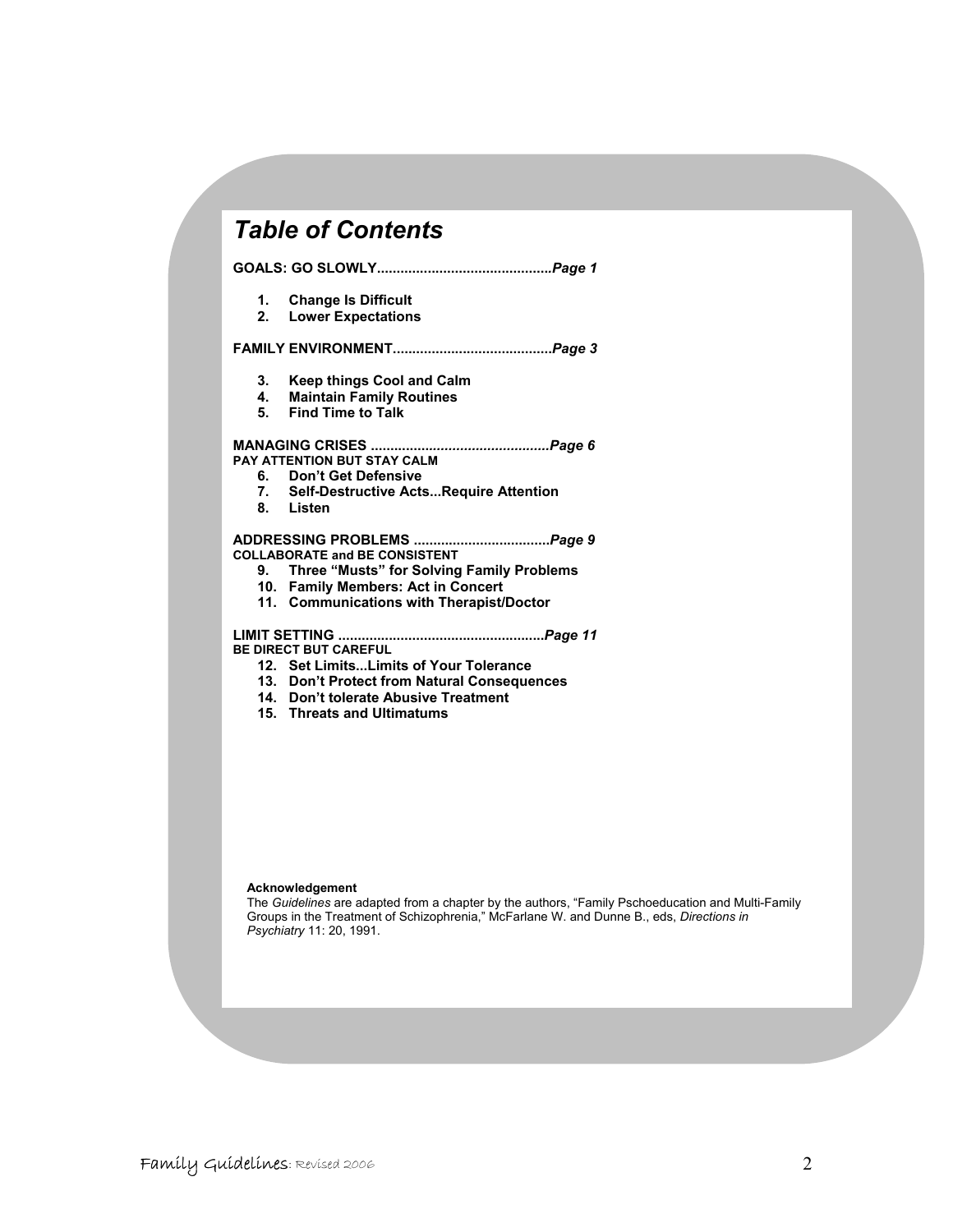# *GOALS: GO SLOWLY*

#### **1. Remember that change is difficult to achieve and fraught with fears. Be cautious about suggesting that "great" progress has been made or giving "You can do it" reassurances. Progress evokes fears of abandonment.**

The families of people with Borderline Personality Disorder can tell countless stories of instances in which their son or daughter went into crisis just as that person was beginning to function better or to take on more responsibility. The coupling of improvement with a relapse is confusing and frustrating but has a logic to it. When people make progress - by working, leaving day treatment, helping in the home, diminishing selfdestructive behaviors, or living alone- they are becoming more independent. They run the risk that those around them who have been supportive, concerned, and protective will pull away, concluding that their work is done. The supplies of emotional and financial assistance may soon dry up, leaving the person to fend for herself in the world. Thus, they fear abandonment. Their response to the fear is a relapse. They may not make a conscious decision to relapse, but fear and anxiety can drive them to use old coping methods. Missed days at work, self-mutilation, a suicide attempt, or a bout of overeating, purging or drinking may be a sign that lets everyone around know that the individual remains in distress and needs their help. Such relapses may compel those around her to take responsibility for her through protective measures such as hospitalization. Once hospitalized, she has returned to her most regressed state in which she has no responsibilities while others take care of her**.** 

When signs of progress appear, family members can reduce the risk of relapse by not showing too much excitement about the progress and by cautioning the individual to move slowly. This is why experienced members of a hospital staff tell borderline patients during discharge *not* that they feel confident about their prospects, but that they know the patient will confront many hard problems ahead. While it is important to acknowledge progress with a pat on the back, it is meanwhile necessary to convey understanding that progress is very difficult to achieve. It does not mean that the person has overcome her emotional struggles. You can do this by avoiding statements such as, "You've made great progress," or, "I'm so impressed with the change in you." Such messages imply that you think they are well or over their prior problems. Even statements of reassurance such as, "That wasn't so hard," or, "I knew you could do it," suggest that you minimize their struggle. A message such as, "Your progress shows real effort. You've worked hard. I'm pleased that you were able to do it, but I'm worried that this is all too stressful for you," can be more empathic and less risky.

#### **2. Lower your expectations. Set realistic goals that are attainable. Solve big problems in small steps. Work on one thing at a time. "Big", long-term goals lead to discouragement and failure.**

Although the person with BPD may have many obvious strengths such as intelligence, ambition, good looks, and artistic talent, she nonetheless is handicapped by severe emotional vulnerabilities as she sets about making use of those talents. Usually the person with BPD and her family members have aspirations based upon these strengths. The patient or her family may push for return to college, graduate school, or a training program that will prepare her for financial independence. Family members may wish to have the patient move into her own apartment and care for herself more independently. Fueled by such high ambitions, a person with BPD will take a large step forward at a time. She may insist upon returning to college full time despite undergoing recent hospitalizations, for example. Of course, such grand plans do not consider the individual's handicaps of affect dyscontrol, black and white thinking, and intolerance of aloneness. The first handicap may mean that, in the example given, the B received on the first exam could lead to an inappropriate display of anger if it was thought to be unfair, to a self-destructive act if it was felt to be a total failure, or severe anxiety if it was believed that success in school would lead to decreased parental concern. The overriding issue about success in the vocational arena is the threat of independence —much desired but fraught with fear of abandonment. The result of too large a step forward all at once is often a crashing swing in the opposite direction, like the swing of a pendulum. The person often relapses to a regressed state and may even require hospitalization.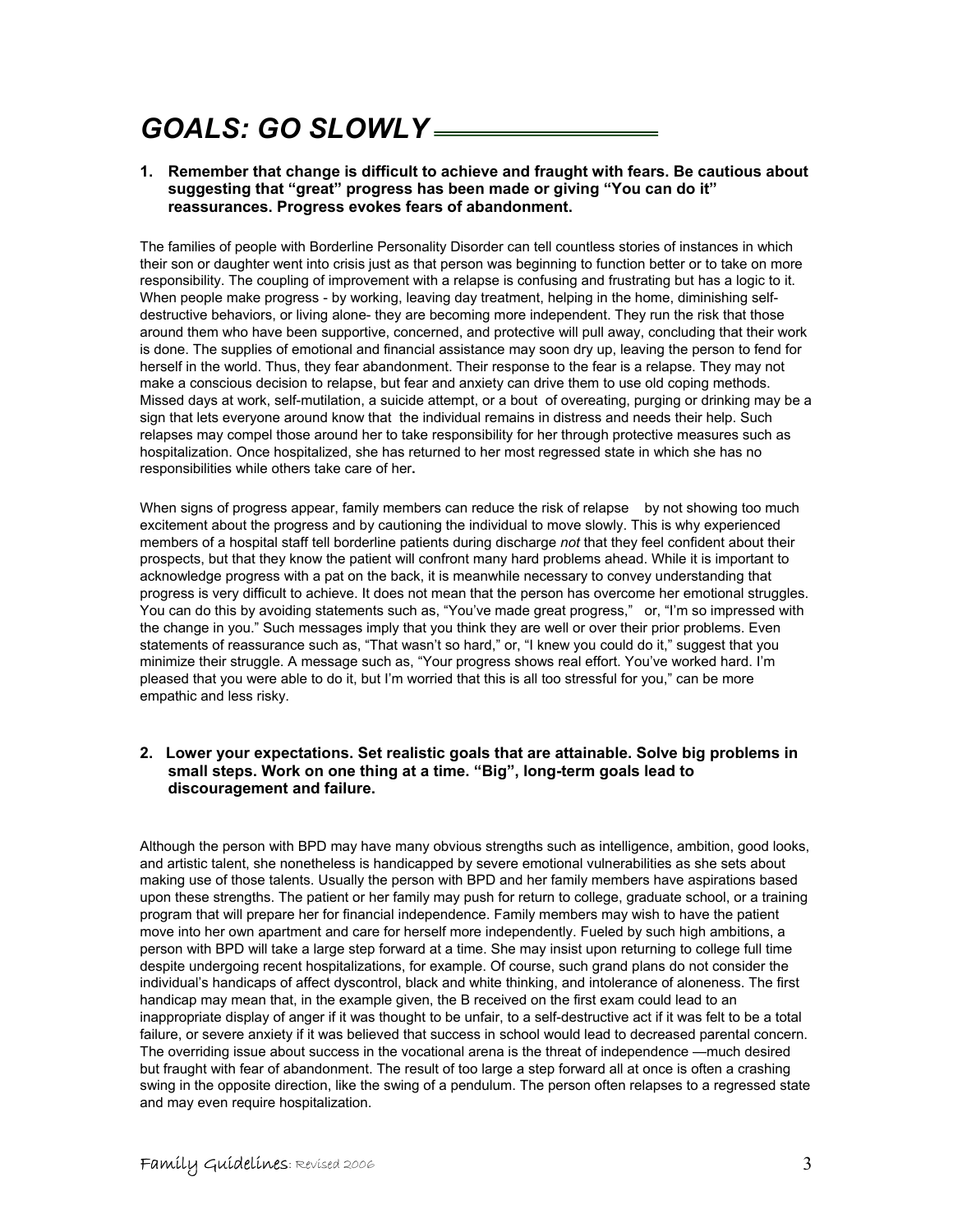A major task for families is to slow down the pace at which they or the patient seeks to achieve goals. By slowing down, they prevent the sharp swings of the pendulum as described and prevent experiences of failure that are blows to the individual's self-confidence. By lowering expectations and setting small goals to be achieved step by step, patients and families have greater chances of success without relapse. Goals must be realistic. For example, the person who left college mid-semester after becoming depressed and suicidal under the pressure most likely could not return to college full time a few months later and expect success. A more realistic goal is for that person to try one course at a time while she is stabilizing. Goals must be achieved in small steps. The person with BPD who has always lived with her parents might not be able to move straight from her parents' home. The plan can be broken down into smaller steps in which she first moves to a halfway house, and then into a supervised apartment. Only after she has achieved some stability in those settings should she take the major step of living alone.

Goals should not only be broken down into steps but they should be taken on one step at a time. For example, if the patient and the family have goals for both the completion of school and independent living, it may be wisest to work on only one of the two goals at a time.

### *FAMILY ENVIRONMENT*

**3. Keep things cool and calm. Appreciation is normal. Tone it down. Disagreement is normal. Tone it down, too.** 

This guideline is a reminder of the central message of our educational program: The person with BPD is handicapped in his ability to tolerate stress in relationships (i.e., rejection, criticism, disagreements) and can, therefore, benefit from a cool, calm home environment. It is vital to keep in mind the extent to which people with BPD struggle emotionally each day. While their internal experience can be difficult to convey, we explain it by summarizing into three handicaps: affect dyscontrol, intolerance of aloneness, and black and white thinking. To review:

#### **Affect Dyscontrol**:

A person with BPD has feelings that dramatically fluctuate in the course of each day and that are particularly intense. These emotions, or affects, often hit hard. We have all experienced such intense feelings at times. Take for example the sensation of pounding heart and dread that you may feel when you suddenly realize that you have made a mistake at work that might be very costly or embarrassing to your business. The person with BPD feels such intense emotion on a regular basis. Most people can soothe themselves through such emotional experiences by telling themselves that they will find a way to compensate for the mistake or reminding themselves that it is only human to make mistakes. The person with BPD lacks that ability to soothe herself. An example can also be drawn from family conflict. We have all had moments in which we feel rage towards the people we love. We typically calm ourselves in such situations by devising a plan for having a heart-to-heart talk with the family member or by deciding to let things blow over. The person with BPD again feels such rage in its full intensity and without being able to soothe himself through the use of coping strategies. It results in an inappropriate expression of hostility or by acting out of feelings (drinking or cutting).

#### **Intolerance of Aloneness:**

A person with BPD typically feels desperate at the prospect of any separation - a family member's or therapist's vacation, break up of a romance, or departure of a friend. While most of us would probably miss the absent family member, therapist or friend, the person with BPD typically feels intense panic. She is unable to conjure up images of the absent person to soothe herself. She cannot tell herself, "That person really cares about me and will be back again to help me." Her memory fails her. She only feels soothed and cared for by the other person when that person is present. Thus, the other person's absence is experienced as abandonment. She may even keep these painful thoughts and feelings out of mind by using a defense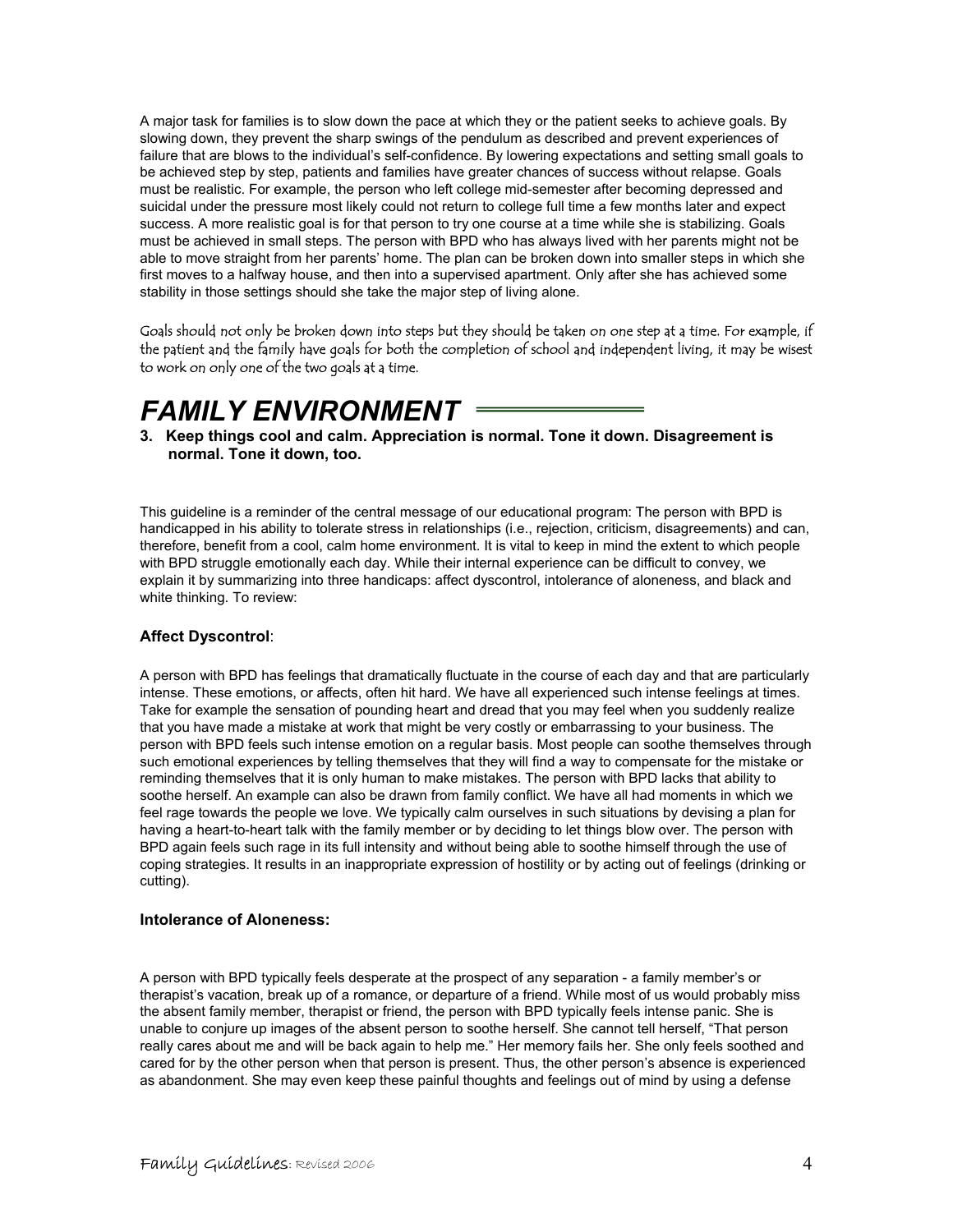mechanism called *dissociation.* This consists of a bizarre and disturbing feeling of being unreal or separate from one's body.

#### **Black & White Thinking (Dichotomous Thinking):**

Along with extremes of emotion come extremes in thinking. The person with BPD tends to have extreme opinions. Others are often experienced as being either all good or all bad. When the other person is caring and supportive, the person with BPD views him or her as a savior, someone endowed with special qualities. When the other person fails, disagrees, or disapproves in some way, the person with BPD views him or her as being evil and uncaring. The handicap is in the inability to view other people more realistically, as mixtures of good and bad qualities.

This review of the handicaps of people with BPD is a reminder that they have a significantly impaired ability to tolerate stress. Therefore, the family members can help them achieve stability by creating a cool, calm home environment. This means slowing down and taking a deep breath when crises arise rather than reacting with great emotion. It means setting smaller goals for the person with BPD so as to diminish the pressure she is experiencing. It means communicating when you are calm and in a manner that is calm. It does not mean sweeping disappointments and disagreements under the rug by avoiding discussion of them. It does mean that conflict needs to be addressed in a cool but direct manner without use of put-downs. Subsequent guidelines will provide methods for communicating in this fashion.

#### **4. Maintain family routines as much as possible. Stay in touch with family and friends. There's more to life than problems, so don't give up the good times.**

Often, when a member of the family has a severe mental illness, everyone in the family can become isolated as a result. The handling of the problems can absorb much time and energy. People often stay away from friends to hide a problem they feel as stigmatizing and shameful. The result of this isolation can be only anger and tension. Everyone needs friends, parties, and vacations to relax and unwind. By making a point of having good times, everyone can cool down and approach life's problems with improved perspective. The home environment will naturally be cooler. So you should have good times not only for your own sake, but for the sake of the whole family.

#### **5***.* **Find time to talk. Chats about light or neutral matters are helpful. Schedule times for this if you need to.**

Too often, when family members are in conflict with one another or are burdened by the management of severe emotional problems, they forget to take time out to talk about matters other than illness. Such discussions are valuable for many reasons. The person with BPD often devotes all her time and energy to her illness by going to multiple therapies each week, by attending day treatment, etc. The result is that she misses opportunities to explore and utilize the variety of talents and interests she has. Her sense of self is typically weak and may be weakened further by this total focus on problems and the attention devoted to her being ill. When the family members take time to talk about matters unrelated to illness, they encourage and acknowledge the healthier aspects of her identity and the development of new interests. Such discussions also lighten the tension between family members by introducing some humor and distraction. Thus, they help you to follow guideline #3.

Some families never talk in this way, and to do so may seem unnatural and uncomfortable at first. There may be a hundred reasons why there is no opportunity for such communication. Families need to make the time. The time can be scheduled in advance and posted on the refrigerator door. For example, everyone may agree to eat dinner together a few times a week with an agreement that there will be no discussions of problems and conflict at these times. Eventually, the discussions can become habit and scheduling will no longer be necessary.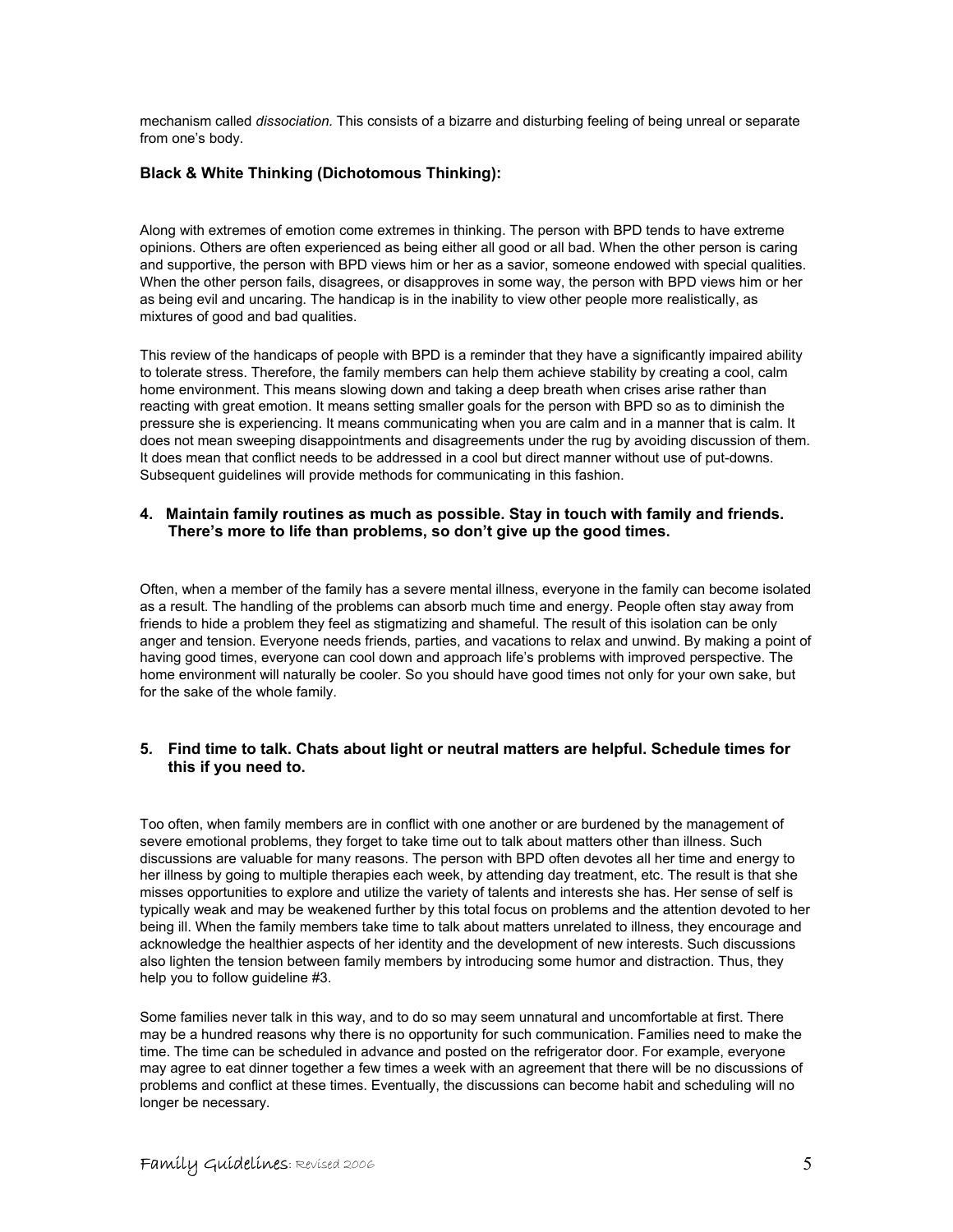# *MANAGING CRISES PAY ATTENTION BUT STAY CALM*

#### **6. Don't get defensive in the face of accusations and criticisms. However unfair, say little and don't fight. Allow yourself to be hurt. Admit to whatever is true in the criticisms.**

When people who love each other get angry at each other, they may hurl heavy insults in a fit of rage. This is especially true for people with BPD because they tend to feel a great deal of anger. The natural response to criticism that feels unfair is to defend oneself. But, as anyone who has ever tried to defend oneself in such a situation knows, defending yourself doesn't work. A person who is enraged is not able to think through an alternative perspective in a cool, rational fashion. Attempts to defend oneself only fuel the fire. Essentially, defensiveness suggests that you believe the other person's anger is unwarranted, a message that leads to greater rage. Given that a person who is expressing rage with words is not posing threat of physical danger to herself or others, it is wisest to simply listen without arguing.

What that individual wants most is to be heard. Of course, listening without arguing means getting hurt because it is very painful to recognize that someone you love could feel so wronged by you. Sometimes the accusations hurt because they seem to be so frankly false and unfair. Other times, they may hurt because they contain some kernel of truth. If you feel that there is some truth in what you're hearing, admit it with a statement such as, "I think you're on to something. I can see that I've hurt you and I'm sorry."

Remember that such anger is part of the problem for people with BPD. It may be that she was born with a very aggressive nature. The anger may represent one side of her feelings which can rapidly reverse. (See discussion of black and white thinking.) Keeping these points in mind can help you to avoid taking the anger personally.

#### **7. Self-destructive acts or threats require attention. Don't ignore. Don't panic. It's good to know. Do not keep secrets about this. Talk about it openly with your family member and make sure professionals know.**

There are many ways in which the person with BPD and her family members may see trouble approaching. Threats and hints of self-destructiveness may include a variety of provocative behaviors. The person may speak of wanting to kill herself. She may become isolative. She may superficially scratch herself. Some parents have noticed that their daughters shave their head and color their hair neon at times when they are in distress. More commonly, what will be evident is not eating or reckless behavior. Sometimes the evidence is blunt - a suicide gesture made in the parent's presence. Trouble may be anticipated when separations or vacations occur.

When families see the signs of trouble they may be reluctant to address them. Sometimes the person with BPD will insist that her family "butt out." She may appeal to her right to privacy. Other times, family members dread speaking directly about a problem because the discussion may be difficult. They may fear that they would cause a problem where there might not be one by "putting ideas into someone's head". In fact, families fear for their daughter's safety in these situations because they know their daughters well and know the warning signs of trouble from experience. Problems are not created by asking questions. By addressing provocative behaviors and triggers in advance, family members can help to avert further trouble. People with BPD often have difficulty talking about their feelings and instead tend to act on them in destructive ways. Therefore, addressing a problem openly by inquiring with one's daughter or speaking to her therapist helps her to deal with her feelings using words rather than actions.

Privacy is, of course, a great concern when one is dealing with an adult. However, the competing value in these situations of impending danger is safety. When making difficult decisions about whether to call your loved one's therapist about a concern or call an ambulance, one must weight concern for safety against concern for privacy. Most people would agree that safety comes first. There may be a temptation to under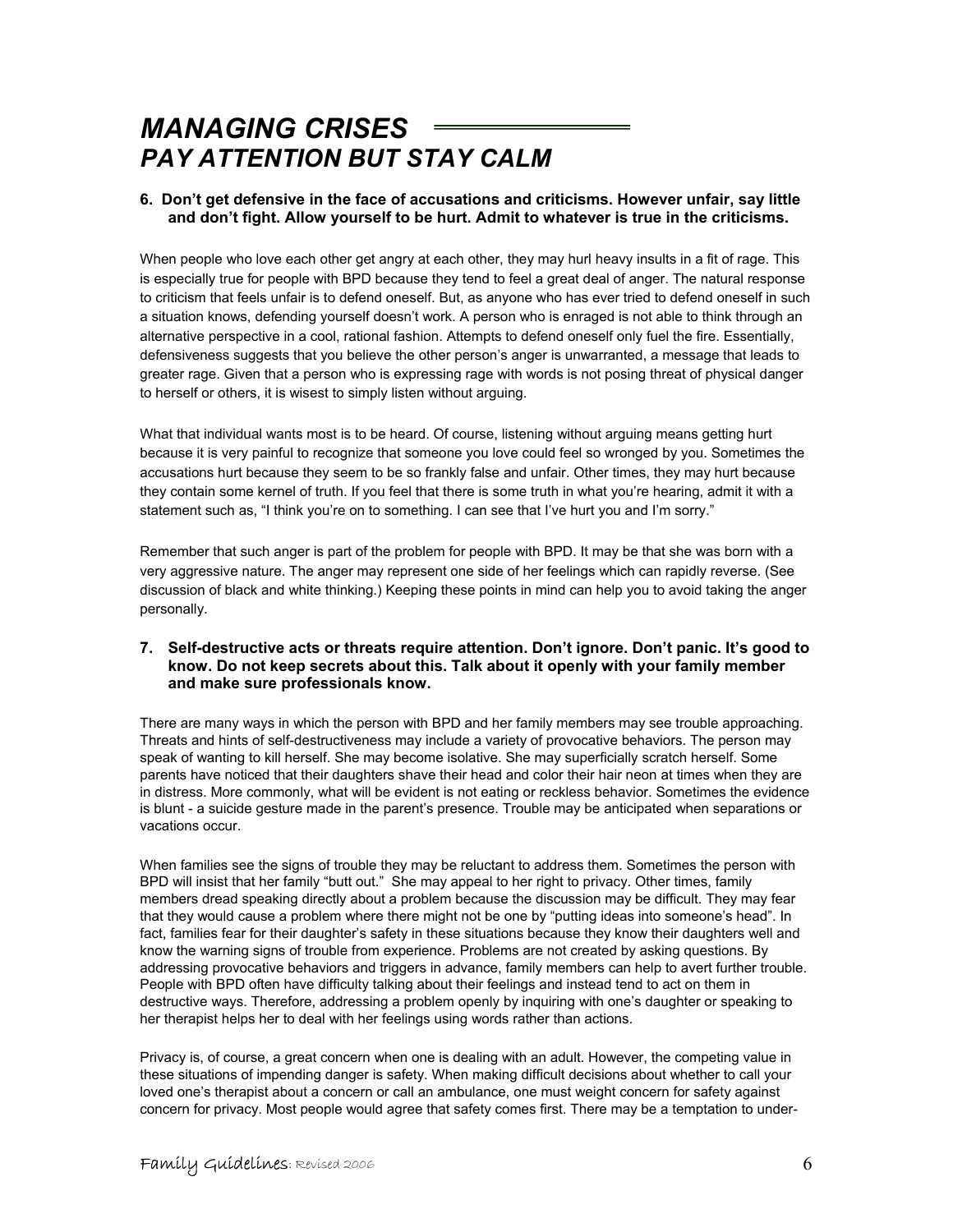react in order to protect the individual's privacy. At the same time, there may be a temptation to overreact in ways that give the person reinforcement for her behavior. One young woman with BPD told her mother excitedly during an ambulance ride to a psychiatric hospital, "I've never been in an ambulance before!" Families must apply judgment to their individual situation. Therapists can be helpful in anticipating crises and establishing plans that fit the individual family's needs.

#### **8. Listen. People need to have their negative feelings heard. Don't say, "It isn't so." Don't try to make the feelings go away. Using words to express fear, loneliness, inadequacy, anger, or needs is good. It's better to use words than to act out on feelings.**

When feelings are expressed openly, they can be painful to hear. A daughter may tell her parents that she feels abandoned or unloved by them. A parent may tell his child that he's at the end of his rope with frustration. Listening is the best way to help an emotional person to cool off. People appreciate being heard and having their feelings acknowledged. This does not mean that you have to agree. Let's look at the methods for listening. One method is to remain silent while looking interested and concerned. You may ask some questions to convey your interest. For example, one may ask, "How long have you felt this way?" or "What happened that triggered your feelings?" Notice that these gestures and questions imply interest but not agreement. Another method of listening is to make statements expressing what you believe you've heard. With these statements, you prove that you are actually hearing what the other person is saying. For example, if your daughter tells you she feels like you don't love her, you can say, even as you are contemplating how ridiculous that belief is, "You feel like I don't love you?!?" When a child is telling her parents that she feels as if she has been treated unfairly by them, parents may respond, "You feel cheated, huh?" Notice once again, these empathic statements do not imply agreement.

Do not rush to argue with your family member about her feelings or talk her out of her feelings. As we said above, such arguing can be fruitless and frustrating to the person who wants to be heard. Remember, even when it may feel difficult to acknowledge feelings that you believe have no basis in reality, it pays to reward such expression. It is good for people, especially individuals with BPD, to put their feelings into words, no matter how much those feelings are based on distortions. If people find the verbal expression of their feelings to be rewarding, they are less likely to act out on feelings in destructive ways.

Feelings of being lonely, different, and inadequate need to be heard. By hearing them and demonstrating that you have heard them using the methods described above, you help the individual to feel a little less lonely and isolated. Such feelings are a common, everyday experience for people with BPD. Parents usually do not know and often do not want to believe that their daughter feels these ways. The feelings become a bit less painful once they are shared.

Family members may be quick to try to talk someone out of such feelings by arguing and denying the feelings. Such arguments are quite frustrating and disappointing to the person expressing the feelings. If the feelings are denied when they are expressed verbally, the individual may need to act on them in order to get her message across.

## *ADDRESSING PROBLEMS COLLABORATE AND BE CONSISTENT*

- **9. When solving a family member's problems, ALWAYS:** 
	- **a) involve the family member in identifying what needs to be done**
	- **b) ask whether the person can "do" what's needed in the solution**
	- **c) ask whether they want you to help them "do" what's needed**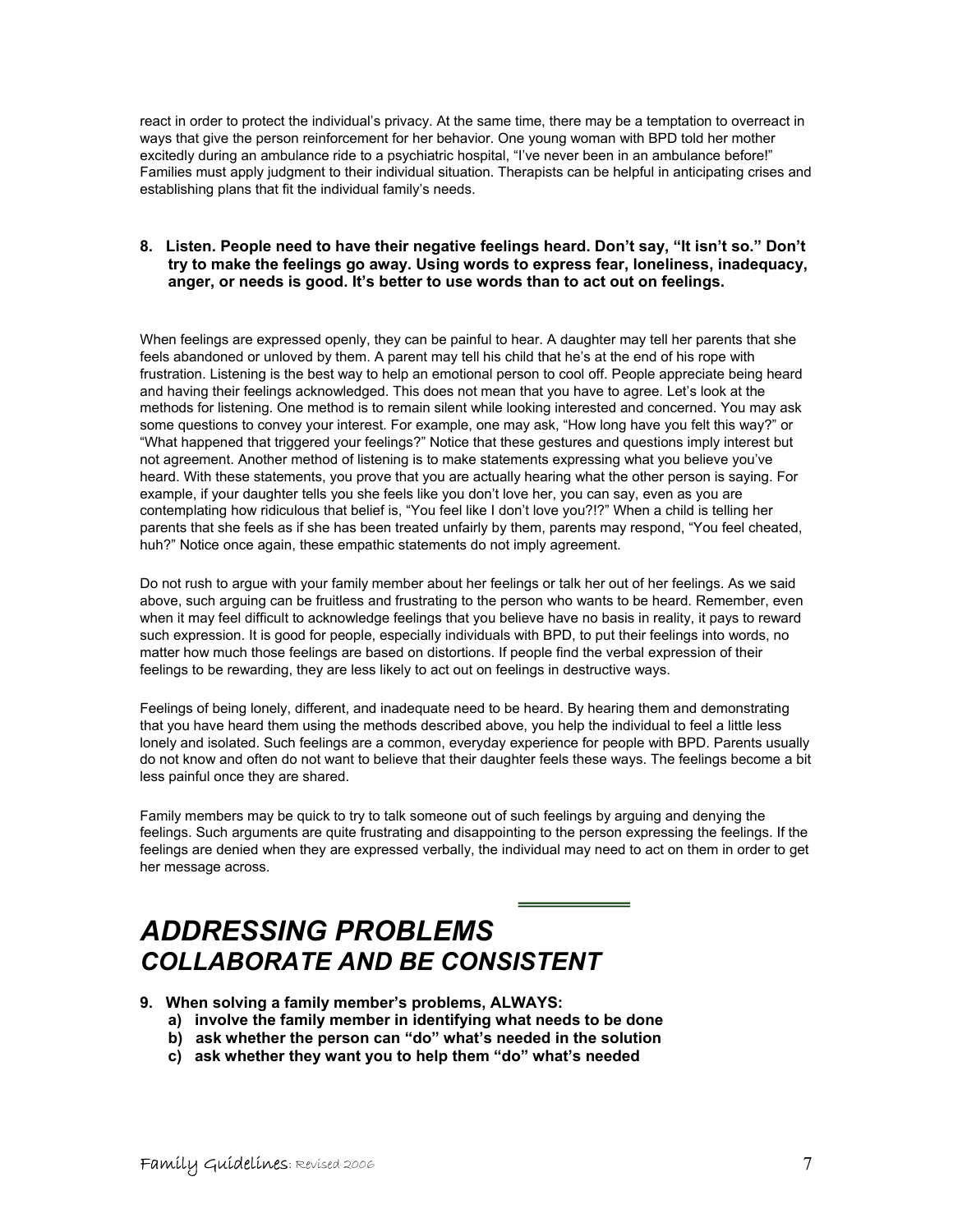Problems are best tackled through open discussion in the family. Everyone needs to be part of the discussion. People are most likely to do their part when they are asked for their participation and their views about the solution are respected.

It is important to ask each family member whether he or she feels able to do the steps called for in the planned solution. By asking, you show recognition of how difficult the task may be for the other person. This goes hand in hand with acknowledging the difficulty of changing.

You may feel a powerful urge to step in and help another family member. Your help may be appreciated or may be an unwanted intrusion. By asking if your help is wanted before you step in, your assistance is much less likely to be resented.

#### **10. Family members need to act in concert with one another. Parental inconsistencies fuel severe family conflicts. Develop strategies that everyone can stick to.**

Family members may have sharply contrasting views about how to handle any given problem behavior in their relative with BPD. When they each act on their different views, they undo the effect of each other's efforts. The typical result is increasing tension and resentment between family members as well as lack of progress in overcoming the problem.

An example will illustrate the point. A daughter frequently calls home asking for financial bail outs. She has developed a large credit card debt. She wants new clothing. She has been unable to save enough money to pay her rent. Despite her constant desire for funds, she is unable to take financial responsibility by holding down a job or living by a budget. Her father expresses a stem attitude, refusing to provide the funds, and with each request and insisting that she take responsibility for working out the problem herself. The mother meanwhile softens easily with each request and gives her the funds she wants. She feels that providing the extra financial help is a way of easing the daughter's emotional stress. The father then resents the mother's undoing of his efforts at limit setting while the mother finds the father to be excessively harsh and blames him for the daughter's worsening course. The daughter's behavior persists, of course, because there is no cohesive plan for dealing with the financial issue that both parents can stick to. With some communication, they can develop a plan that provides an appropriate amount of financial support, one that would not be viewed as too harsh by the mother, but would not be considered excessively generous in the father's eyes. The daughter will adhere to the plan only after both parents adhere to it.

Brothers and sisters can also become involved in these family conflicts and interfere with each other's efforts in handling problems. In these situations, family members need to communicate more openly about their contrasting views on a problem, hear each other's perspectives, and then develop a plan that everyone can stick to.

#### **11. If you have concerns about medications or therapist interventions, make sure that both your family member and his or her therapist/doctor/treatment team know. If you have financial responsibility, you have the right to address your concerns to the therapist or doctor.**

Families may have a variety of concerns about their loved one's medication usage. They may wonder whether the psychiatrist is aware of the side effects the patient is experiencing. Can the psychiatrist see how sedated or obese the individual has become? Is he or she subjecting the patient to danger by prescribing too many medications? Families and friends may wonder if the doctor or therapist knows the extent of the patient's non-compliance or history of substance abuse.

When family members have such concerns, they often feel that they should not interfere, or are told by the patient not to interfere. We feel that if family members play a major supportive role in the patient's life, such as providing financial support,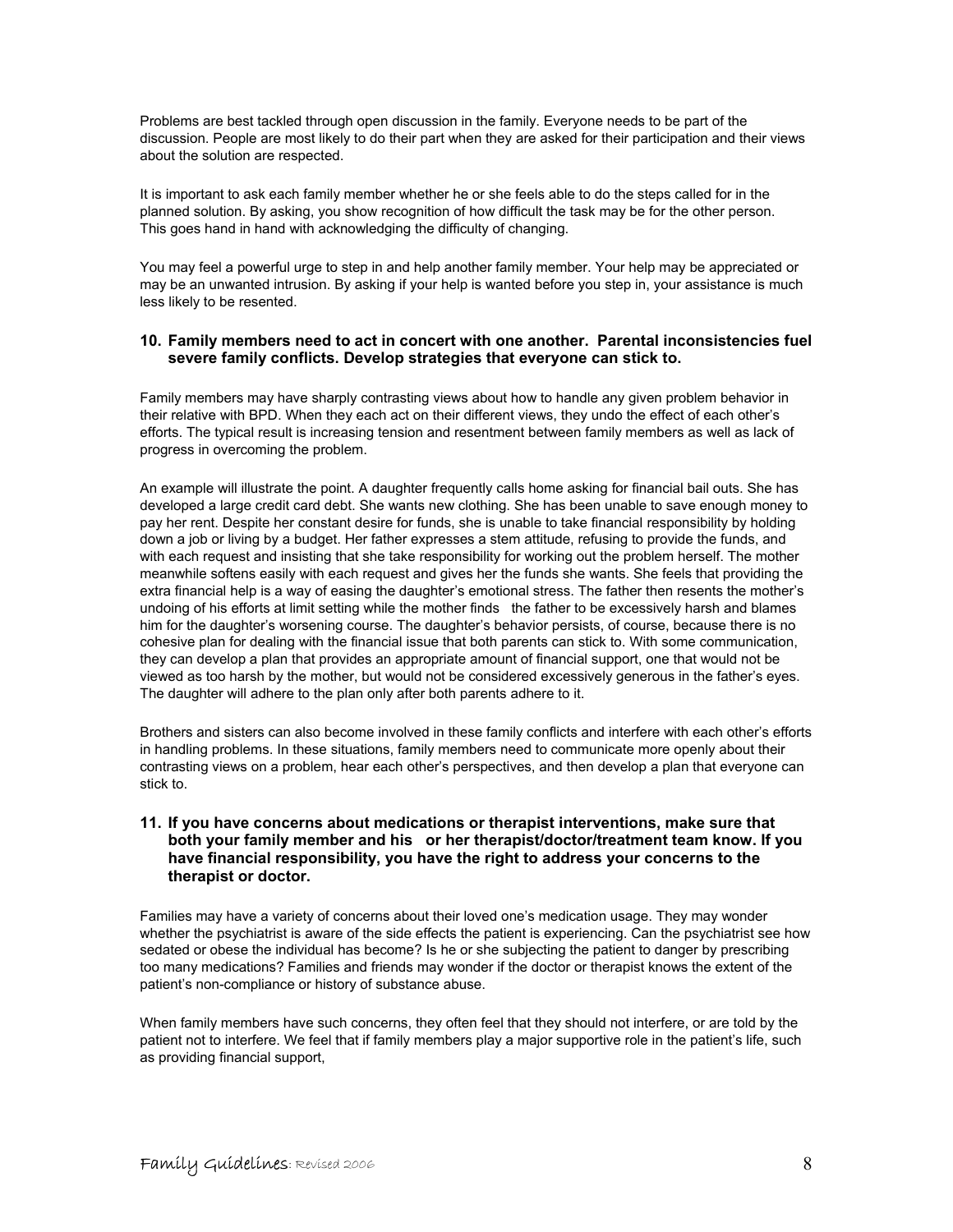emotional support, or by sharing their home, they should make efforts to participate in treatment planning for that individual. They can play that role by contacting the doctor or therapist directly themselves to express their concerns. Therapists cannot release information about patients who are over the age of 18 without consent, but they can hear and learn from the reports of the patient's close family and friends. Sometimes they will work with family members or fiends but obviously with their patient's consent.

### *LIMIT SETTING BE DIRECT BUT CAREFUL*

#### **12. Set limits by stating the limits of your tolerance. Let your expectations be known in clear, simple language. Everyone needs to know what is expected of them.**

Expectations need to be set forth in a clear manner. Too often, people assume that the members of their family should know their expectations automatically. It is often useful to give up such assumptions.

The best way to express an expectation is to avoid attaching any threats. For example, one might say, "I want you to take a shower at least every other day." When expressed in that fashion, the statement puts responsibility on the other person to fulfill the expectation. Often, in these situations, family members are tempted to enforce an expectation by attaching threats. When feeling so tempted, one might say, "If you don't take a shower at least every other day, I will ask you to move out." The first problem with that statement is that the person making the statement is taking on the responsibility. He is saying *"I"* will take action if *"you"* do not fulfill your responsibility as opposed to giving the message, *"You need to take responsibility!"* The second problem with that statement is that the person making it may not really intend to carry out the threat if pushed. The threat becomes an empty expression of hostility. Of course, there may come a point at which family members feel compelled to give an ultimatum with the true intention to act on it. We will discuss this situation later.

#### **13. Do not protect family members from the natural consequences of their actions. Allow them to learn about reality. Bumping into a few walls is usually necessary.**

People with BPD can engage in dangerous, harmful, and costly behaviors. The emotional and financial toll to the individual and the family can be tremendous. Nonetheless, family members may sometimes go to great lengths to give in to the individual's wishes, undo the damage, or protect everyone from embarrassment. The results of these protective ways are complex. First and foremost, the troublesome behavior is likely to persist because it has cost no price or has brought the individual some kind of reward. Second, the family members are likely to become enraged because they resent having sacrificed integrity, money, and good will in their efforts to be protective. In this case, tensions in the home mount even though the hope of the protective measures was to prevent tension. Meanwhile, the anger may be rewarding on some level to the individual because it makes her the focus of attention, even if that attention is negative. Third, the individual may begin to show these behaviors outside of the family and face greater harm and loss in the real world than she would have faced in the family setting. Thus, the attempt to protect leaves the individual unprepared for the real world. Some examples will illustrate the point.

A daughter stuffs a handful of pills in her mouth in her mother's presence. The mother puts her hand into the daughter's mouth to sweep out the pills. It is reasonable to prevent medical harm in this way. The mother then considers calling an ambulance because she can see that the daughter is suicidal and at risk of harming herself. However, this option would have some very negative consequences. The daughter and the family would face the embarrassment of having an ambulance in front of the house. The daughter does not wish to go to the hospital and would become enraged and out of control if the mother called the ambulance. A mother in this situation would be strongly tempted not to call the ambulance in order to avoid the daughter's wrath and to preserve the family's image in the neighborhood. She might rationalize the decision by convincing herself that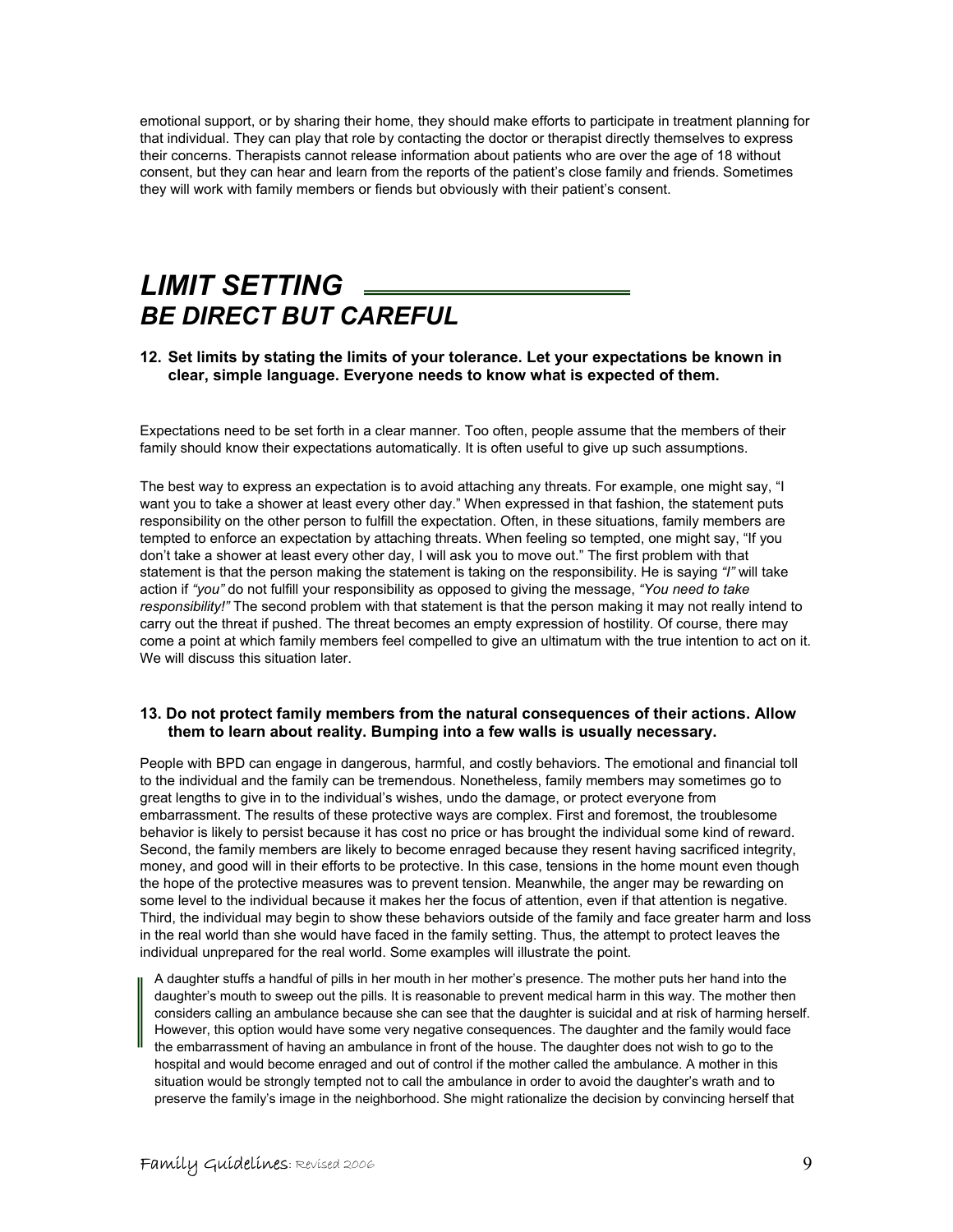the daughter is not in fact in immediate danger. The primary problem with that choice is that it keeps the daughter from attaining much needed help at a point when she has been and could still be suicidal. The mother would be aiding the daughter in denial of the problem. Medical expertise is needed to determine whether the daughter is at risk of harming herself. If the daughter's dramatic gesture has not been given sufficient attention, she would be likely to escalate. As she escalates, she may make an even more dramatic gesture and face greater physical harm. Furthermore, if an ambulance were not called for fear of incurring her wrath, she would receive the message that she can control others by threatening to become enraged

A 25-year old woman steals money from her family members while she is living with them. The family members express great anger at her and sometimes threaten to ask her to move out, but they never take any real action. When she asks to borrow money, they give the loan despite the fact that she never pays back such loans. They fear that if they do not lend the money, she may steal it from someone outside the family, thus leading to legal trouble for her and humiliation for everyone else involved. In this case, the family has taught the daughter that she can get away with stealing. She has essentially blackmailed them. They give her what she wants because they are living with fear. The daughter's behavior is very likely to persist as long as no limits are set on it. The family could cease to protect her by insisting that she move out or by stopping the loans. If she does steal from someone outside the family and faces legal consequences, this may prove to be a valuable lesson about reality. Legal consequences may influence her to change and subsequently function better outside the family.

A 20-year old woman who has had multiple psychiatric hospitalizations recently and has been unable to hold down any employment decides that she wants to return to college full time. She asks her parents to help pay tuition. The parents who watch their daughter spend most of her day in bed are skeptical that she will be able to remain in school for an entire semester and pass her courses. The tuition payments represent great financial hardship for them. Nonetheless, they agree to support the plan because they do not want to believe she is as dysfunctional as she behaves and they know their daughter will become enraged if they do not. They have given a dangerous "You can do it" message. Furthermore, they have demonstrated to her that displays of anger can control her parents' choices. A more realistic plan would be for the daughter to take one course at a time to prove that she can do it, and then return to school full time only after she has demonstrated the ability to maintain such a commitment despite her emotional troubles. In this plan, she faces a natural consequence for her recent low functioning. The plan calls upon her to take responsibility in order to obtain a privilege she desires.

Each of the cases illustrates the hazards of being protective when a loved one is making unwise choices or engaging in frankly dangerous behavior. By setting limits on these choices and behaviors, family members can motivate individuals to take on greater responsibility and have appropriate limits within themselves. The decision to set limits is often the hardest decision for family members to make. It involves watching a loved one struggle with frustration and anger. It is important for parents to remember that their job is not to spare their children these feelings but to teach them to live with those feelings as all people need to do.

#### **14. Do not tolerate abusive treatment such as tantrums, threats, hitting and spitting. Walk away and return to discuss the issue later.**

Frank tantrums are not tolerable. There is a range of ways to set limits on them. A mild gesture would be to walk out of the room to avoid rewarding the tantrum with attention. A more aggressive gesture would be to call an ambulance. Many families fear taking the latter step because they do not want an ambulance in front of their home, or they do not want to incur the wrath of the person having the tantrum. When torn by such feelings, one must consider the opposing issues. Safety may be a concern when someone is violent and out of control. Most people would agree that safety takes priority over privacy. Furthermore, by neglecting to get proper medical attention for out-of-control behavior, one may turn a silent ear to it. This only leads to further escalation. The acting out is a cry for help. If a cry for help is not heard, it only becomes louder.

#### **15. Be cautious about using threats and ultimatums. They are a last resort. Do not use threats and ultimatums as a means of convincing others to change. Give them only**